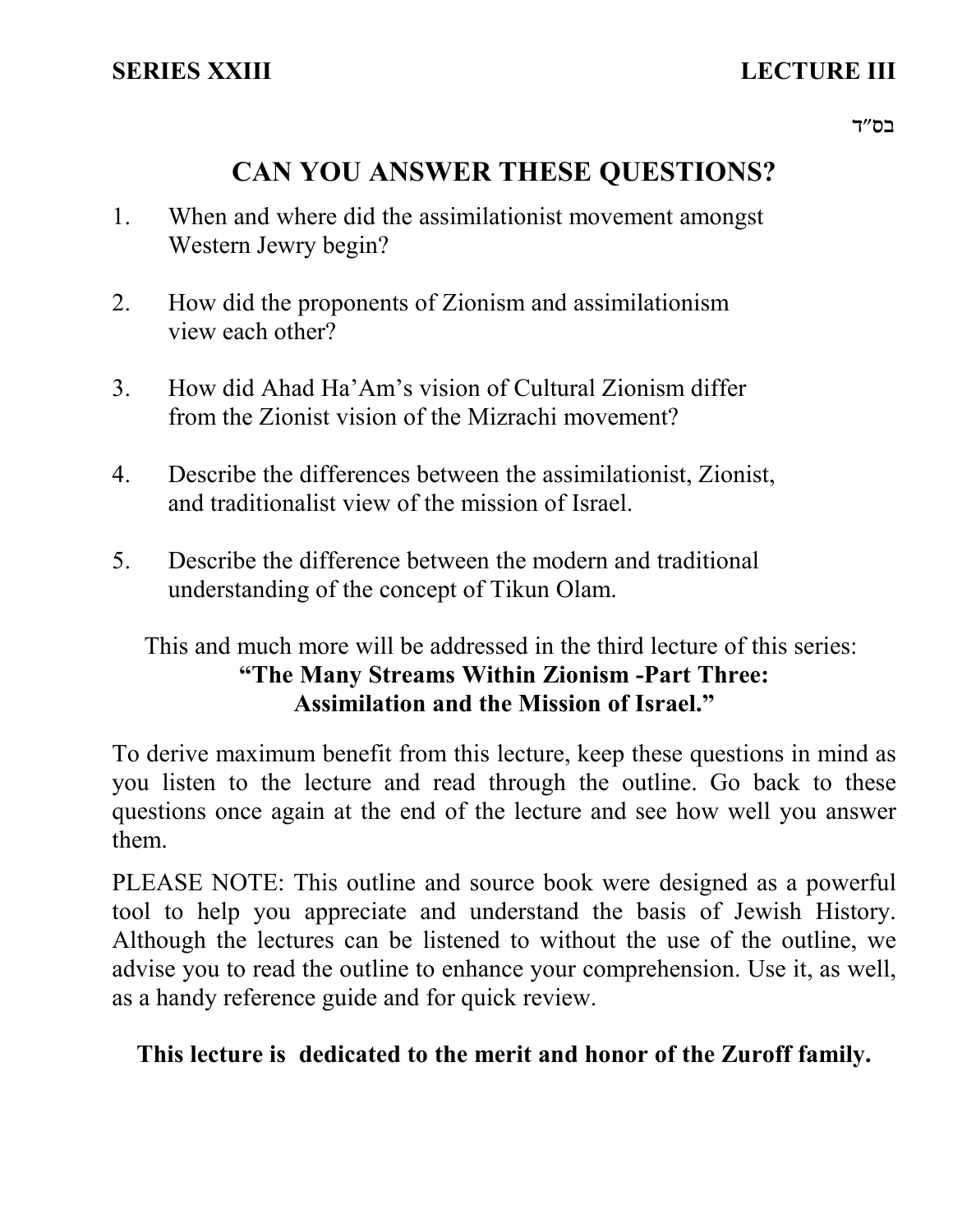|             | THE EPIC OF THE ETERNAL PEOPLE<br>Presented by Rabbi Shmuel Irons                     |
|-------------|---------------------------------------------------------------------------------------|
|             | Series XXIII Lecture #3                                                               |
|             | THE MANY STREAMS WITHIN ZIONISM: PART THREE<br>ASSIMILATION AND THE MISSION OF ISRAEL |
|             | <b>ANTISEMITISM</b>                                                                   |
| N           | <b>NATIONALISM</b>                                                                    |
| $\mathbf I$ | <b>INTELLIGENTSIA</b>                                                                 |
| M           | <b>MOSHIACH</b>                                                                       |
|             | <b>ARAB RELATIONS</b>                                                                 |
|             | <b>ASSIMILATION</b>                                                                   |
| M           | <b>MISSION OF ISRAEL</b>                                                              |
| $\mathbf I$ | <b>IDEOLOGIES</b>                                                                     |
| N           | <b>NON-ZIONISTS</b>                                                                   |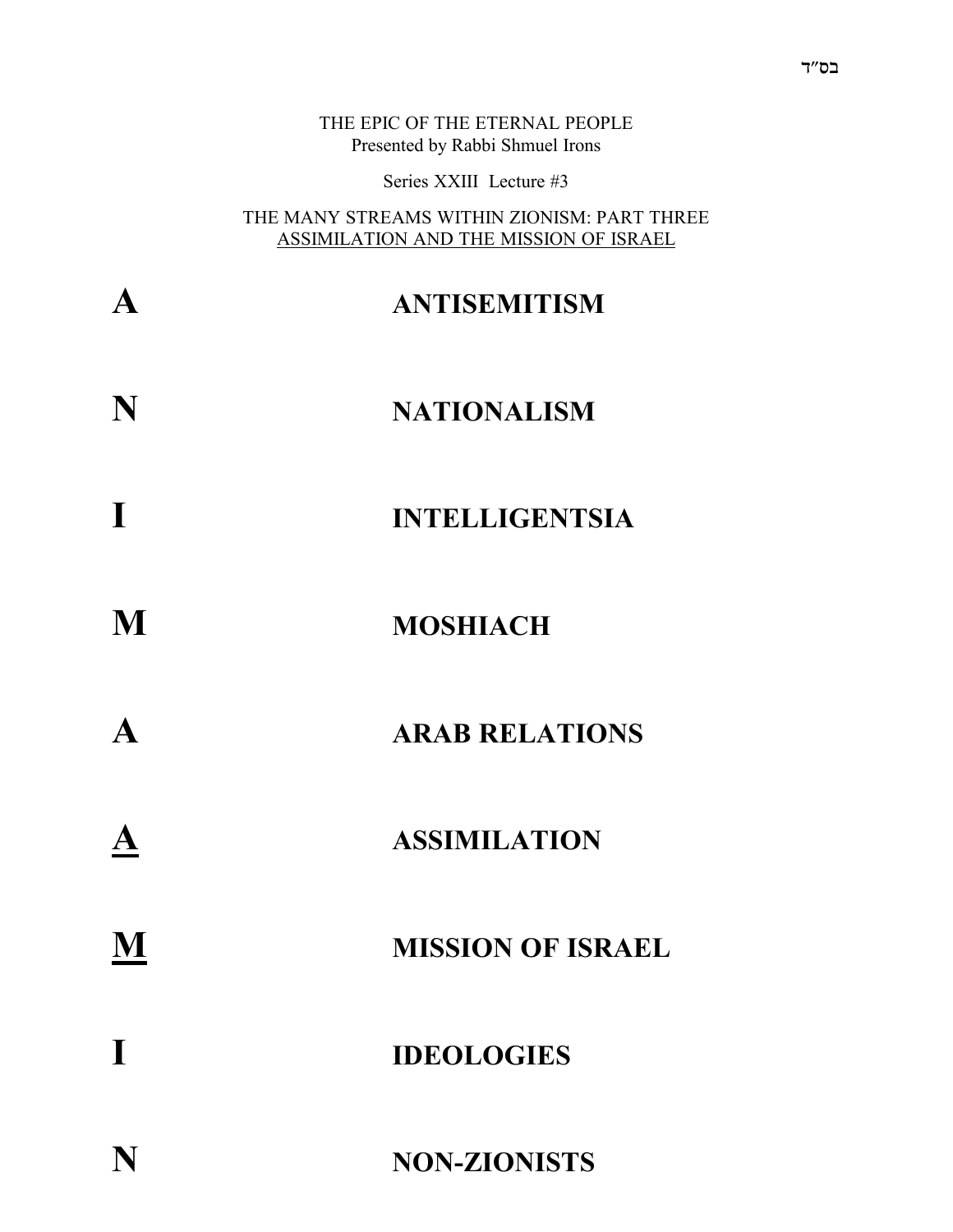#### $\mathbf{I}$ Assimilation and the Zionist Solution

## $A<sub>1</sub>$

הַעֹּלַה עַל־רוּחֲכֵם הֵיוֹ לֹא תַהְיֶה אֲשֶׁר | אַתֵּם אֹמְרִים נְהָיֶה כַגּוֹיָם כִּמְשִׁפְּחוֹת הַאֲרַצוֹת לְשֶׁרֵת עֵץ  $(1)$ וַאָבֶן: חַי־אָנִי נְאָם אַ–דֹנָי ד׳ אִם־לֹא בְּיָד חֲזָקָה וּבְזְרוֹעַ נְטוֹיָה וּבְחֵמָה שְׁפוּכָה אֱמְלוֹךְ עֲלֵיכֶם: יחזקאל כּוּלִב-לִג

And that which comes into your mind shall never come about, that you say, "We will be as the nations, as the families of the countries, to serve wood and stone." "As I live," says the L-rd G-d, "surely with a mighty hand, and with a stretched out arm, and with fury poured out, will I rule over you." Ezekiel 20:32-33

### הגם שסרה ההשגחה הגלויה לעשות נסים גלוים ולישא עליכם אור פני ד׳ בטובה וברכה.  $(2)$ בכ״ז לעניז זה שיהיה מלכותי עליכם עוד נטויה ידי החזקה להכריח אתכם בתוקף עונשים וצרות להיות תחת מלכותי ועבדותי: מלבי״ם שם

Even though evident Providence in the form of performing open miracles and of radiating the light of Hashem's countenance upon you with goodness and blessing has departed, nonetheless, in regards to My regal authority, it shall remain with you. My strong hand is poised to force you, through the power of punishments and afflictions, to be under My governance and servitude. Malbim, ibid.

 $B<sub>1</sub>$ In speaking of the *Haskalah* (Enlightenment) of Berlin I am referring to the vicious and corrupt doctrine that emanated from that city. Its aim was not to cultivate knowledge for its own sake but to cast off Judaism and replace it with "enlightenment". The example was set by the exponents and high priests of this doctrine—men without wisdom, who understood neither the past nor the future and did not comprehend the present either. They advanced the strange and preposterous theory that the cause of all our suffering and travail is our rejection of enlightenment; we need only to accept and cherish western civilization for the sun of righteousness to dawn upon us. What the "enlighteners" failed to see is that the Jews had not fled into caves and catacombs at the sight of hands of friendship; on the contrary, whenever a hand had been stretched out toward the Jews, it had always betokened attack, disaster, prison, and dungeon. The Jews had never refused to till, reap, and plant—they had been prevented by force from doing so. Hatred had never originated with the Jews—they had always been its targets. The program of this Haskalah was not simply to awaken a desire for learning and knowledge among our people. Its basic intention, which was presented as the very word of G-d, was quite different and quite simple: "Imitate the gentiles." The Haskalah of Berlin rested on this keystone: to imitate the gentiles, to abandon our own traditions, to disdain our own manners and ideas, and to conduct ourselves both at home and without—in the synagogue, within our families, everywhere—in imitation of others. As a reward for such a great achievement, so these upright and wise teachers assured us, our children, or our children's children, or their children, would be accepted as equals.

The consequences of this doctrine were: first, the destruction of the sentiment which is the unifying principle and strongest foundation of the House of Israel—that we are a nation; and, second, the abandonment of the hope of redemption. For the exponents of the Haskalah of Berlin our nationhood was a serious stumbling block; an existing Jewish national patriotism would be a bar to assimilation, and the memory of the land and sovereignty that once were ours, together with a continuing hope that they be restored, make us a nation. As long as the memory of the past and the hope for the future were still alive, how could they say to the Jews: Abandon your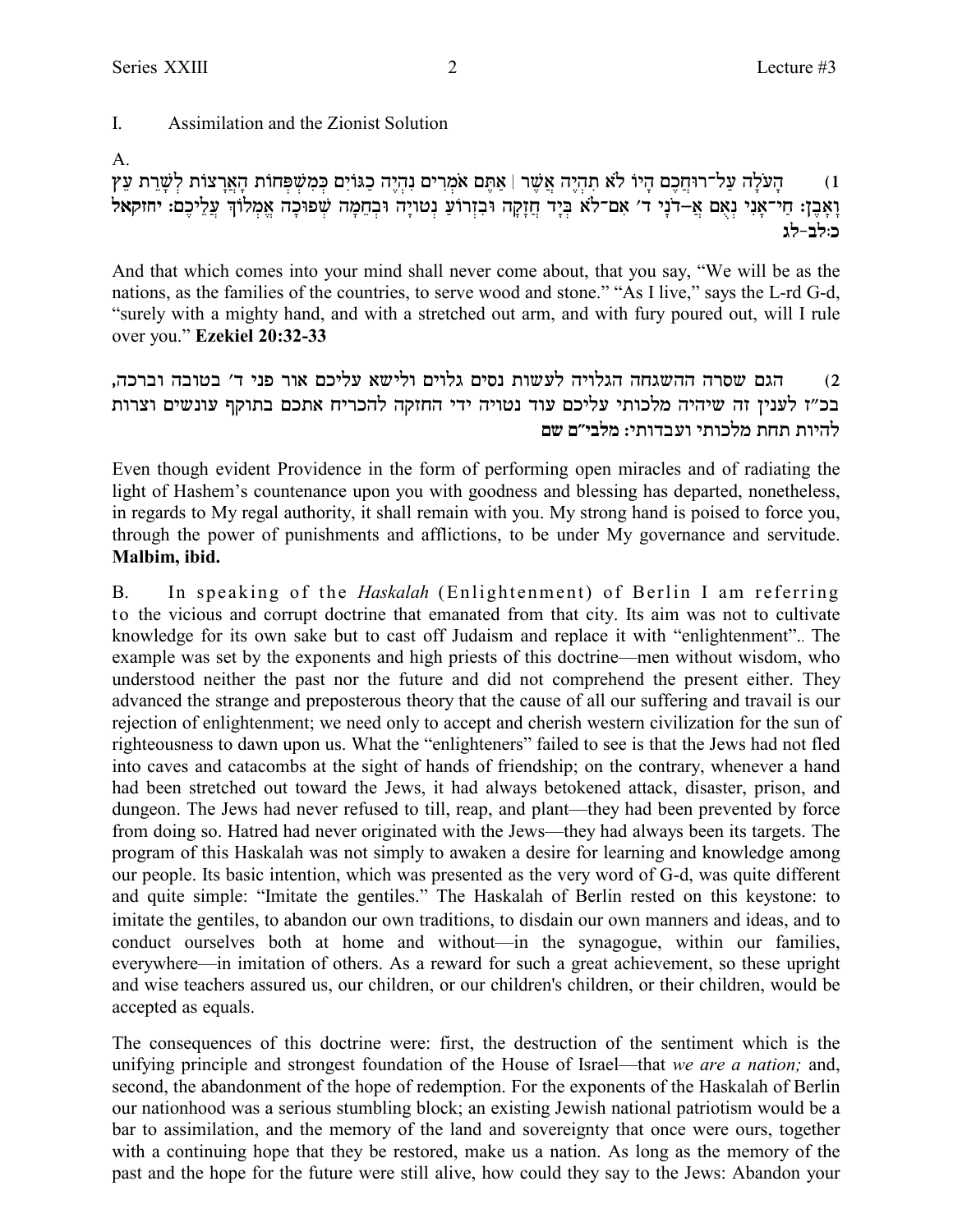own traditions and follow blindly in the paths of the gentiles? It was therefore necessary to cut every root of this tree of life. They succeeded in denationalizing Jewry and in teaching it to mimic, apelike, the life around it, but nonetheless their dream did not materialize. These prophets of Haskalah had the audacity to assert over and over again that the contempt in which they continued to be held as Jews was caused by their brethren in nearby lands, through their persistent rejection of the way of Haskalah. Such assertions fanned flames of hatred among German Jews against their brethren; the Jews of Germany were utterly convinced that they were suffering for the sins of the east European Jews. The two strong pillars which supported the House of Israel, the hope of redemption and the love of Jews for one another, were thus toppled. A false doctrine, that religion is the keystone of the House of Israel, was substituted. But this stone, too, crumbled into dust; the very people who paid all this lip service to religion contemned it and spurned all religious customs and laws because they were different from the ways of the gentiles. . . . They first commanded us to throw away any vestige of the love of our people. The House of Israel then struggled with all its might to support itself upon the pillar of religion (i.e. Reform Judaism). But they proceeded to destroy it too and the House of Israel collapsed completely. Its spirit fell to the ground because nothing remained of any of the distinguishing features for which it is called Israel. When the spirit failed, the body also gradually disintegrated. In their haste to catch up with the Gentiles so as to embrace and imitate them, the Jews failed to see that the enemy would attack them from the rear and rain death down upon them.

Let it be understood that we must declare war **not** against the Haskalah in general, for it is a good thing (sic) which the leading (?) spirits of our people accepted wholeheartedly even before the exponents of the Haskalah of Berlin arose, and which intelligent people still accept. Our quarrel is with this particular Haskalah. Let us define this Haskalah clearly so that we do not confuse it with anything else. These are its teachings: (1) to adopt the ways of the gentiles; (2) to transform beyond recognition all that we have inherited from our ancestors; (3) to cast off all bonds of love and group solidarity, so that we may become assimilated; (4) to abandon all hope of return to a life of dignity in our own land, the way in which all other nations live, and go on being wretched and rootless wanderers for all eternity; (5) utterly to eradicate the Hebrew language, the tongue which unites us and enables us to hear one another's cries of woe to the ends of our dispersion; (6) only to seek the favor of the other nations and shy away from whatever does not please them, even if by so doing we will fragmentize Jewry into sects and parties; (7) to be assured that by acceptance of the Haskalah we will gain the love of the Gentiles and that through the Haskalah we will rise to new heights and enjoy equality; (8) to delude ourselves with false hope and speak of peace when there is no peace; (9) to accept on our heads all the sins ever ascribed to us by our enemies, to justify our persecutors, and, instead of seeking ways of saving ourselves, to seek only to "mend our ways" and to redress wrongs we have not committed; (10) not to dare speak of our virtues, lest our enemies accuse us of boasting of qualities we do not really possess. These are the **"ten commandments"** issued to us by the Haskalah of Berlin in place of the Torah and the wisdom of which it has robbed us; these are the characteristics by which the Haskalah may be recognized by all who wish to turn away from it and remove the stumbling blocks it has put in our path. . . . Some ask the nonsensical question: What will we do after we have turned our backs on the Haskalah? Will we go back to the old ghetto education and to letting our youth *rot* (sic) in the academies of the Talmud? These questioners do not really understand the subject we are discussing: We are not fighting the Haskalah, which is only an abstract term, but the corrupt doctrine its high priests have propagated in its name. . . . They have taught that it is our duty to adopt the ways of the gentiles. **Peretz Smolenskin, The Haskalah of Berlin (1883)**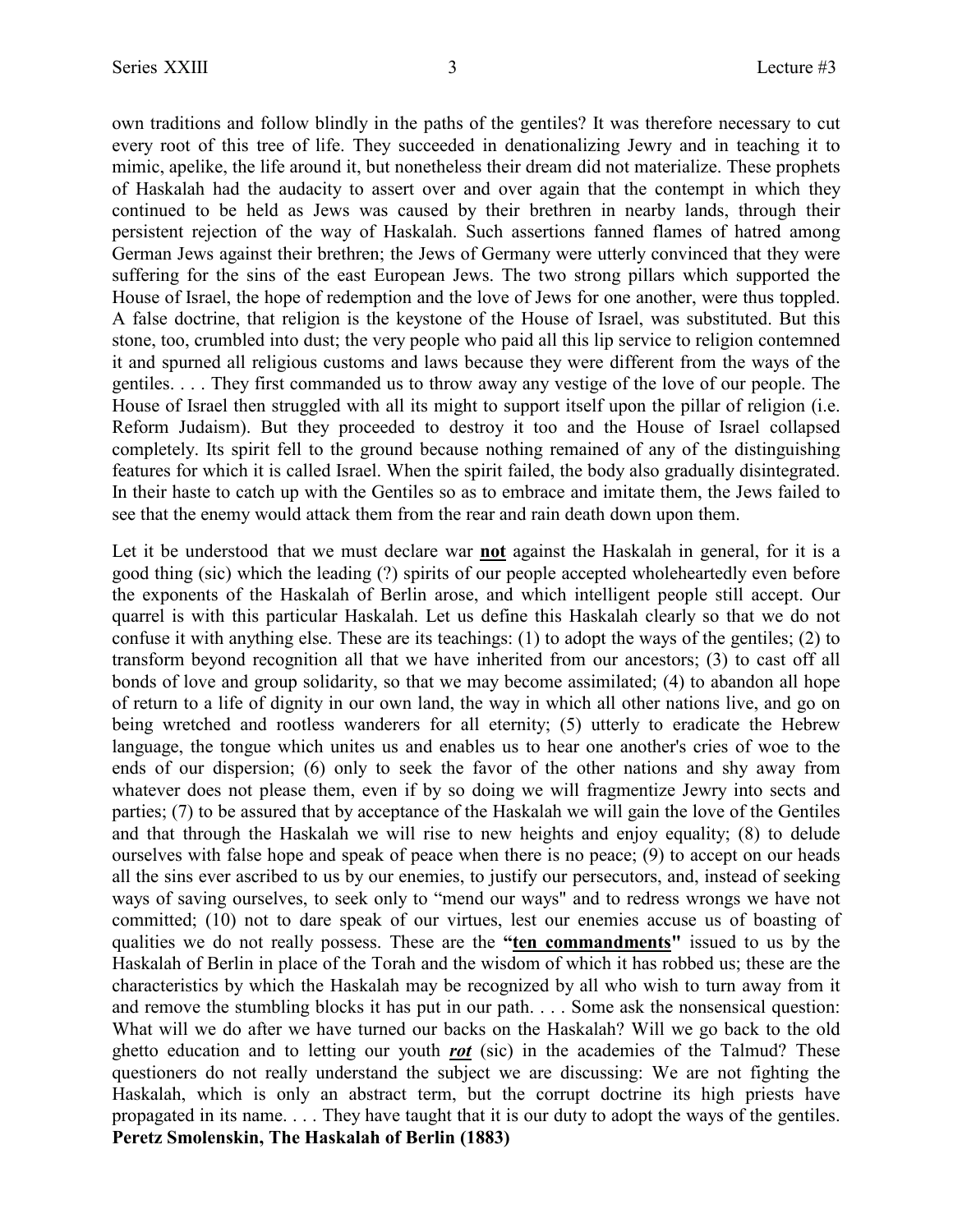C. . . . What a degraded era, that was, thought Friedrich, when the Jews had been ashamed of everything Jewish, when they thought they made a better showing when they concealed their Jewishness. Yet in that very concealment they had revealed the temper of the slave, at best, of the liberated slave. They need not have been surprised at the contempt shown them, for they had shown no respect for themselves. They crawled after the others, and were rejected in swift punishment. Curious that they had not drawn the obvious moral! Quite the contrary. Those who succeeded in business or in some other field often openly forsook the faith of their fathers. They were at pains to hide their origin as though it were a taint. Those who forsook Judaism denied their own fathers and mothers in order to be quit of it: they must have thought it something low, reprehensible, evil. To be sure, renegades had not got off scot-free, for they were treated like refugees from plague-stricken countries. After baptism, they were still suspect, and remained, as it were, in quarantine. Marranos, the baptized Jews of medieval Spain had been called. Marranoism, then, was the quarantine for refugee Jews. **Theodore Herzl, Altneuland, 1902**

D. . . . The cosmopolitan tendency which prevailed throughout the Middle Ages, and which gave to European civilization a kind of uniformity irrespective of boundary lines, helped to maintain the unity of the type of Judaism and make it a distinct entity all over the world. The type of Judaism was remarkably similar in all parts of the globe in spite of the distance separating them. Modern life has changed the situation completely. The inner unification of the nations and the development of their life and cultures, make the existence of a different group life within each nation impossible. Judaism suffered the most within the last century; little by little, the general life and culture undermined its strongholds, and confusion reigns in its midst! It is attacked on all flanks. Spiritually it has to struggle against the rich and elevated modern national cultures, which lure its young in a thousand ways, and to oppose to the others' strong influence, Judaism has but its ancient Torah, which, unfortunately, is less and less appreciated by its own members. Economically, it has to contend for the continuation of its institutions, such as the Sabbath and the Holidays; and socially, it has to struggle for the Jewish home, its atmosphere and environment. As a result, disintegration in Judaism goes on slowly. Ignorance of the tradition of the past and of the Torah is increasing in undue proportion and along with it, indifference to everything that is Jewish. The content of Judaism is being gradually emptied among Jews of all classes. It is true that conscious assimilation, due to certain external conditions, has diminished considerably in the last thirty years, but unconscious assimilation has taken its place. Thousands of Jewish young people of both sexes are yearly engulfed in the stream of general life and swept away from Judaism, either by intermarriage, or severing their relations with Judaism in other ways.

There is still another danger lurking for Judaism and that is the severing of its cord of unity. With the expansion of the national cultures, and their penetration into the life of the individual, and group, each culture impresses its stamp also on the type of Judaism within its sphere of influence, so that finally we may have as many different types of Judaism as the countries the Jews inhabit, and thus Judaism may lose its unity of type. Great calamities, such as caused by this world war, which stir every Jewish heart to its foundations, and help to strengthen the tie of Jewry, do not occur too often. And Judaism, left to itself, cannot possibly avoid the imminent danger which is slowly but surely approaching.

This, then, is the Jewish Problem in all its gravity and ominousness, namely, how to maintain Judaism as a religion and as a culture, in the broad sense of the word, in its integrity, as a distinct unified entity, in the midst of the various national cultures which threaten to absorb it, and how to stem the stream of disintegration within Jewry and Judaism? To answer this grave question by denying its existence, is a poor remedy. The question mark is written red in the life history of the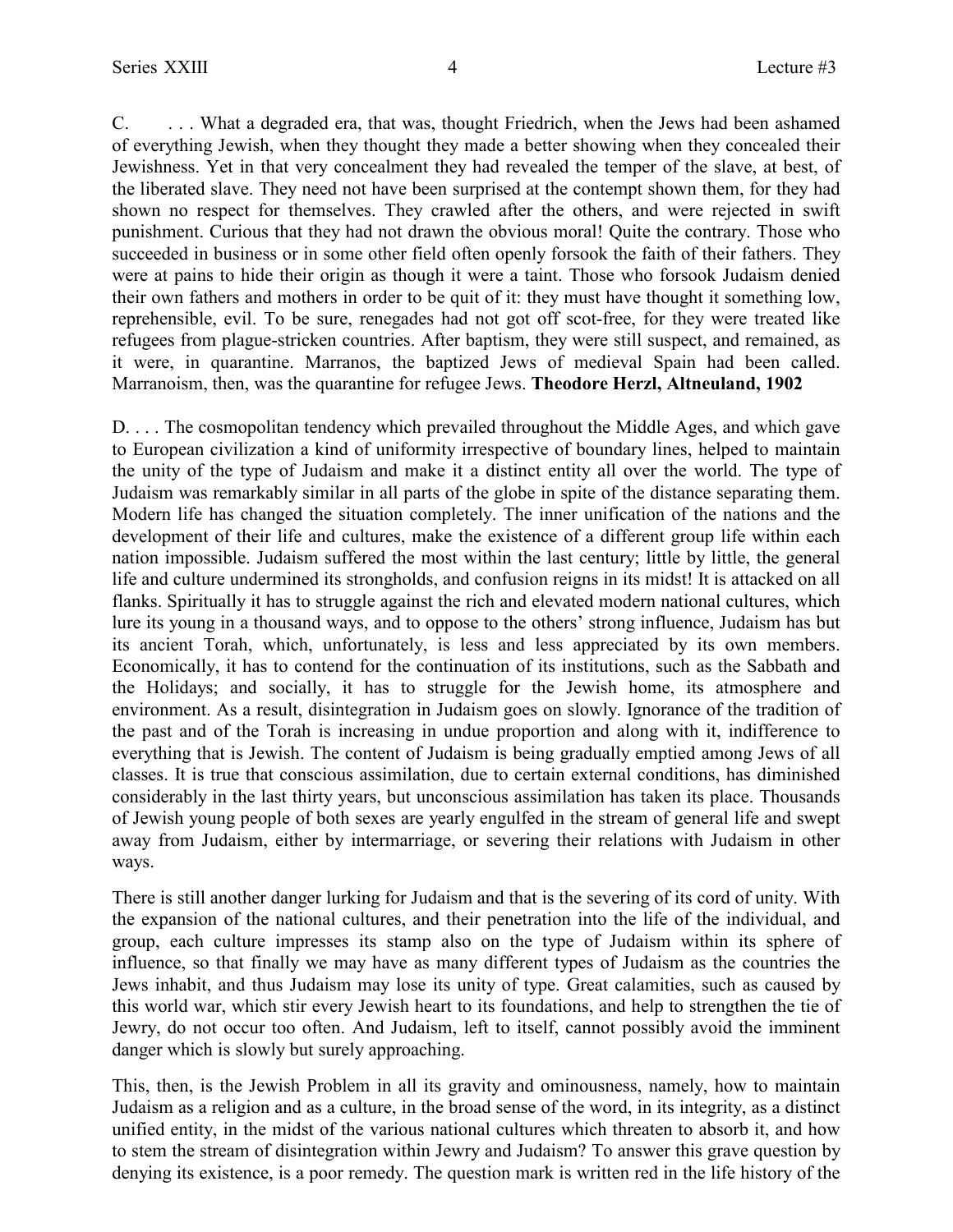Jewries of every country during the last fifty years. Not only do American and West European Jewries bear evidence to the existence of such a danger, but even Russia, in spite of its large, concentrated number of Jews and its excellent type of Judaism, contains the germs of such disintegration as it is borne out by the events of the last fifteen years, namely, the spread of Socialism in its most anti-Jewish form among the Jewish masses. Those who attempt to deny the existence of the problem are either spiritually blind or foolhardy. The future of the existence of Judaism should concern every Jew of whatever shade, if he still retains some interest in the continuation of the historical existence of his people. Unless one has reached the line of total indifference, when the affairs of Jews and Judaism do not affect him, he cannot pass over the problem in utter silence.

The solution must be a radical one, a thorough and complete one, no half measures will be effective. The religious Jew of the extreme type, the Orthodox, who attributes this indifference to Judaism and its tenets to a mere loosening of religious principles, as a consequence of the spread of free thinking, and satisfies his own conscience by merely bewailing the situation, or even by putting up an individual struggle, is wrong in his conception of the evil and is himself guilty of indifference by his inactivty. The conservative, or more modern Jew, who wants to heal the breaches within the house of Israel by beautifying some of the synagogue ceremonies and explaining to the young generation, the principles of Judaism in the vernacular, errs both in the diagnosis of the disease and in the method of its cure. The evil is far deeper and more extensive in its scope. .The solution must be in harmony with the principles of modern life and society (sic). This can only be obtained, by supplying to Judaism and the Jews a central point of gravity. In other words, we must create a center where Judaism will clothe itself in the tangible form of a national Jewish life in all its phases, religious, economic and social. That this center must be Palestine is almost axiomatic. Only the land of the past with its historical atmosphere and the dreamland of ages, can be the land of the future. In this land where **Judaism will be the dominant culture**, and the Jews the majority of the population, the Jewish future will be assured. Freed from struggle for existence and influence of foreign life and culture, Judaism will develop its latent powers and become once more a value creating factor in the history of civilization. There, will all antagonism between life and religion disappear. This center, which will be an economic and social one, and probably a political one also, will not only create a typical Jewish life with the proper atmosphere and environment in Palestine, but will also exert the right influence over the scattered Jewries of the diaspora. It will supply the cord of unity to all Jewries, will radiate influence to all parts of Jewry, as the heart of the body distributes blood to the various organs. **It will be a center of imitation, a model type of Judaism and a standard of values. It will once more unify Judaism and give it the shape and form which will distinguish it from amidst the other national cultures. It will supply the weapons to the diasporic Jewries in their struggle for existence, and even if Judaism in the diaspora will not be as creative and original, it will at least shine by reflection.** This solution is Zionism, the movement which strives toward the securing of a Jewish future, towards a rehabilitation of the Jewish land and people. Its solution is radical and complete, and founded on the principles of modern life and history. But looking upon Zionism as the solution to the plight of Judaism, which is simultaneously, the plight of the Jews, for the two, like the soul and the body, cannot be separated, we do not, by any means, minimize its political character. The center, to be effective, must have, as remarked, **a Jewish atmosphere and complete Jewish life**. And Jewish life cannot be complete and salutary, unless the Jewish nation attains some form of political life. Political life, in our days, is an essential factor in the life of a nation, and an ingredient in the development of the national culture. **Dr. Meyer Waxman, The Mizrachi, Its Aims and Purposes, 1917**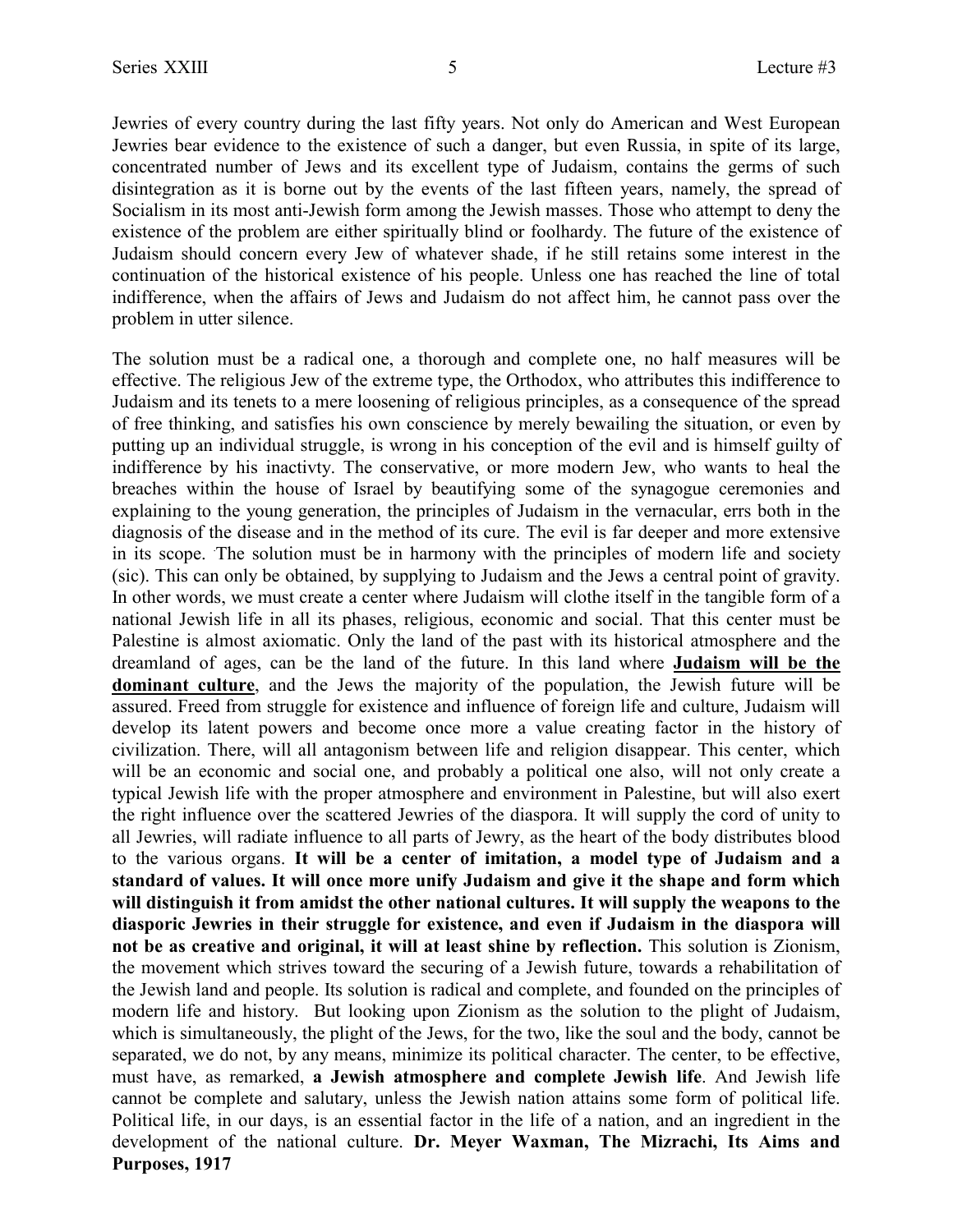$E_{\perp}$ ... This Jewish settlement, which will be a gradual growth, will become in course of time the center of the nation, wherein its spirit will find pure expression and develop in all its aspects up to the highest degree of perfection of which it is capable. Then from this center the spirit of Judaism will go forth to the great circumference, to all the communities of the Diaspora, and will breathe new life into them and preserve their unity; and when our national culture in Palestine has attained that level, we may be confident that it will produce men in the country who will be able, on a favourable opportunity, to establish a State which will be a Jewish State, and not merely a State of Jews.... Ahad Ha'Am, The Jewish State and the Jewish Problem, 1897

#### $\Pi$ . The Mission of Israel

A.

#### כּה־אָמַר הָאֵ-לּ | ד׳ בּוֹרֵא הַשָּׁמַיִם וְנוֹטֵיהֵם רֹקַעָ הָאָרֵץ וִצְאֵצָאֵיהָ נֹתֵן נִשָּׁמָה לָעָם עָלֵיהָ וְרוּחַ לַהֹלְכִים  $(1)$ אֲנִי ד׳ קְרָאתִיךְ בְצֶדֶק וְאַחְזֵק בְּיֶדֶךְ וְאֶצְרְךָ וְאֶתֶנְךָ לִבְרִית עֲם לְאוֹר גּוֹיִם: ישׁעִיה מב:ה-ו ान्

Thus said G-d the L-rd, He who created the heavens, and stretched them out; he who spread forth the earth, and that which comes out of it; He who gives breath to the people upon it, and spirit to those who walk in it; I the L-rd have called you in righteousness, and will hold your hand, and will keep you, and give you for a covenant of the people, for a light to the nations. Isaiah 42:6-7

### וְעַתַּה | אַמַר ד׳ יֹצרי מִבְּטֵן לְעֲבֵד לוֹ לְשׁוֹבֶב יַעֲקֹב אֲלֵיו וַיִשְׂרָאֵל לוֹ יָאֲסֵף וְאֵכַּבֶד בִּעֲינֵי ד׳ וַא-לֹהֵי הַיָּה  $(2)$ עוִי: וַיֹּאמֵר נָקֵל מִהִיוֹתְךָ לִי עֶבֶד לְהָקִים אֶת־שִׁבְטֵי יַעֲקִב וּנְצוּרֵי יִשְׂרָאֵל לְהָשִׁיב וּנְתַתִּיךְ לְאוֹר גּוֹיִם לִהְיוֹת ישועתי עד־קצה הארץ: ישעיה מט:ה-ו

And now, says the L-rd who formed me from the womb to be His servant, to bring Jacob back to Him, that Israel should be gathered to Him, and I was honored in the eyes of the L-rd, and my G-d shall be my strength. And He says, It is a light thing that you should be My servant to raise up the tribes of Jacob, and to restore the preserved of Israel; I will also give you for a light to the nations, that My salvation may be to the end of the earth. Isaiah 49:5-6

 $\mathbf{B}$ 

על כן נקוה לך ד' א-להינו לראות מהרה בתפארת עזך להעביר גלולים מן הארץ והאלילים כרות יכרתון. לתקן עולם במלכות ש-די וכל בני בשר יקראו בשמך להפנות אליך כל רשעי ארץ. יכירו וידעו כל יושבי תבל כי לך תכרע כל ברך תשבע כל לשון. לפניך ד׳ א-להינו יכרעו ויפולו. ולכבוד שמך יקר יתנו. ויקבלו כלם את עול מלכותך. ותמלוך עליהם מהרה לעולם ועד. סידור התפלה

Therefore we put our hope in You, Hashem, our G-d, that we may soon see Your mighty splendor, to remove detestable idolatry from the earth, and false gods will be utterly cut off, to perfect the universe through the Al-mighty's sovereignty. That all of humanity will call upon Your Name, to turn all the earth's wicked toward You. All the world's inhabitants will recognize and know that to You every knee should bend, every tongue should swear. Before You, Hashem, our G-d, they will bend every knee and cast themselves down and to the glory of Your Name they will render homage, and they will all accept upon themselves the yoke of Your kingship that You may reign over them soon and eternally. "Oleinu" - Siddur

 $C_{\cdot}$ 

Hear, O Israel; Hashem is our G-d, Hashem is [the only] one. Deuteronomy 6:4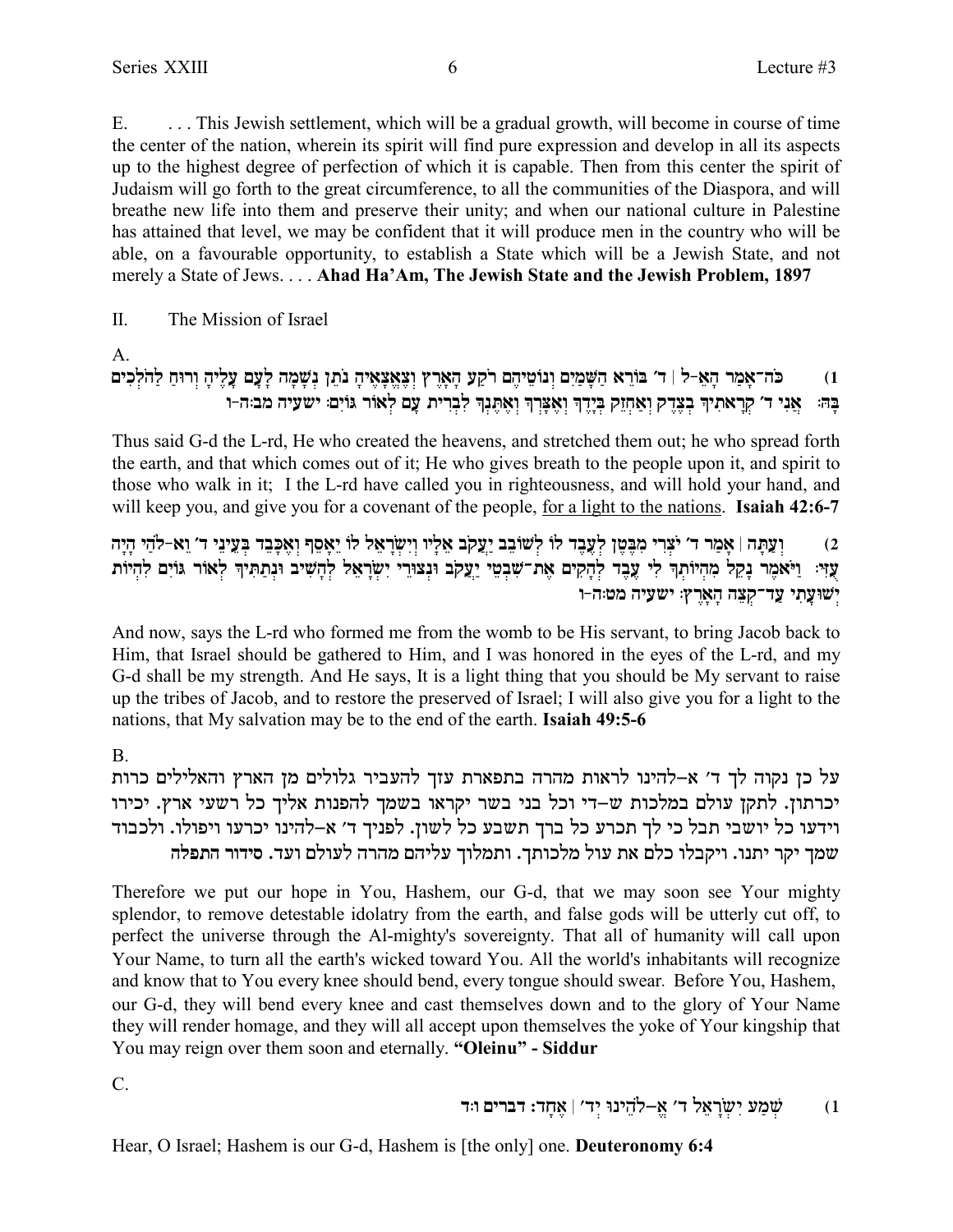,cg` 'c zeidl cizr `ed ,milil` icaer zene`d idl-` `le ,dzr epidl-` `edy 'c **(2** שנאמר כי אז אהפוך אל עמים שפה ברורה לקרוא כולם בשם ד׳ לעבדו שכם אחד (צפניה ג, ט.), **ונאמר ביום ההוא יהיה ד' אחד ושמו אחד (זכריה יד, ט.): רש"י, שם** 

Hashem, who is presently our G-d but not the G-d of the idolatrous nations, is destined to become the only G-d, as it says (Tzephania 3:9), "For then I will convert the peoples to a clear language, to all call out in the name of Hashem to serve Him with one accord," and as it says (Zechariah 14:9) " And Hashem shall be king over all the earth; on that day Hashem shall be one, and His name one." **Rashi, ibid.**

D. You wrote that the Jewish people has not made any contribution to the edifice of human civilization. I do not want to ask whether any one of all the other peoples has consciously contributed a single building block. I do not want to probe whether it is not true that virtually all of them merely sought their own benefit, unaware that they themselves were building blocks in the hands of G-d. Nor do I want to raise the question whether or not all their contributions were indeed a source of blessing. But I do want to ask whether it was not in fact Yisrael that succeeded, consciously and at the sacrifice of its own temporal happiness, in rescuing out of the shipwreck of the times the only safeguard that could ultimately turn all else — science, culture, art and inventive skill — into blessed building blocks for the salvation of the world by subordinating these endeavors to their true purpose. Is it not the highest level of human greatness to be the bearer of the Al-mighty's teachings regarding G-d and **man's mission**? To teach, by one's destiny and way of life, that there is a higher goal than wealth and pleasure, science and culture, and that all these should serve as means to the fulfillment of that goal? You wrote that the Torah isolates us. True! If it did not, Yisrael would long since have lost its identity. Look what struggles are required to preserve the purity of Yisrael's spirit within our people despite this isolation! But does this spell enmity? Or pride? As if G-d were not the L-rd of all creatures, all men? An unfortunate misinterpretation indeed! After all, Yisrael has no other task than to acknowledge as its G-d the One Who calls and educates human beings to His service, and to make Him known as such, through its destiny and way of life! When the Torah speaks of the Jewish people as *"segullah"* (an exclusive treasure), it does not mean that G-d does not belong to any other people, but that this people must not belong to any other god, must not acknowledge any other being as a god. Does not Yisrael consider universal acceptance of the brotherhood of mankind to be its ultimate goal? Do we not implore G-d, on almost every page of our prayers, to further this goal? We are all working on one great edifice — all the nations, the ones that have been and are gone, and the ones that still exist, in the east, the west, the south and the north each one through its activities upon the stage of history and through its decline, through its successes and its failures, its virtue and its vices, its wisdom and its folly, its rise and its fall, and through the legacy that it has left to posterity as the sum total of its existence. All this is a contribution to the one edifice of humanity — all men are being guided toward serving the One G-d. The righteous among the nations, who exemplified unselfish justice and genuine human dignity, lived for this goal. The enlightened among them labored for it when they lifted up their brethren by word and deed to the One Alone, to respect for justice and to the elevation of man above the level of beasts. Toward the overall goal of humanity, the art of the Greeks — to the extent that it was morally clean — had a refining effect on the mind, and their thought — to the extent that it embodied truth — enlightened the spirit. Toward this end, the Romans' sword united the nations; and, in a more peaceful way, the trade of the Europeans laid the basis for a brotherly community of nations. Yisrael, too, has contributed to this end in its own way. **The Nineteen Letters- Letter 15, Rabbi Shamshon Raphael Hirsch, 1836**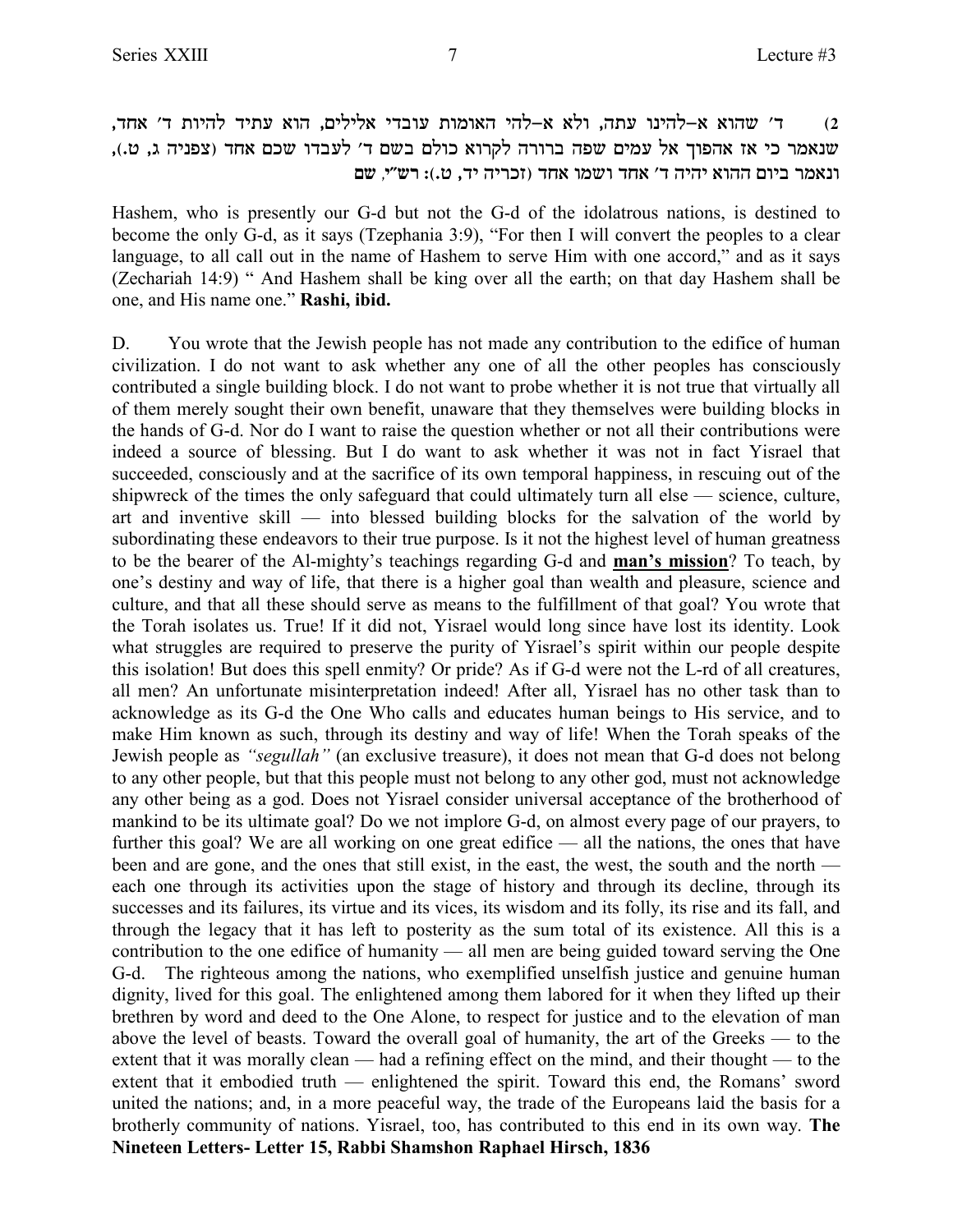E.

## אמר רבי אלעזר: לא הגלה הקדוש ברוך הוא את ישראל לבין האומות אלא כדי שיתוספו עליהם **:ft migqt** .oixek dnk qipkdl `l` Î d`q rxef mc` melk .ux`a il dizrxfe **(a ryed)** xn`py ,mixb

R. Eleazar also said: The Holy One, blessed be He, did not exile Israel among the nations save in order that proselytes might join them, for it is said (Hoshea 2:25), "And I will sow her unto Me in the land." Surely a man sows a se'ah in order to harvest many kor! **Pesachim 87b**

F. Jewish rationalists, who have as little reason to remain within the fold of Judaism as have the Christian rationalists for clinging to Christianity, are as inventive as their Christian friends in discovering new pretexts for the existence of a religion which, by the logic of their position, no longer has any raison d'etre. According to them, the dispersion of the Jews was their vocation and mission. All hail to the really splendiferous list of great tasks that our "friends of light" have compiled for the Jews to accomplish in the dispersion! First of all, they are to represent "pure" theism, in contradistinction to Christianity. In the next place, "tolerant" Judaism is to teach intolerant Christianity the principles of humanitarianism. Furthermore, it is the concern of Judaism in its dispersion that morality and life, which are severed from each other in the Christian world, should again become one. Is this all? No, through their industrial and commercial endeavors the Jews have become necessary to the civilized nations in whose midst they live, and they are an indispensable leaven to the future development of these peoples. I have even heard it said quite seriously that the Indo-Germanic race improve its quality by mingling with the Jewish race! But, mark you, the restoration of the Jewish state will not deprive the world of even a single one of all these benefits, both real and imaginary, which the Jews in the dispersion confer upon it. At the time of the return from the Babylonian exile, not all the Jews were settled in Palestine by a messianic miracle, but the majority remained in the lands of exile, where there had been Jewish settlements since the dispersion of Israel and Judah; we, therefore, need not expect such a miracle as a feature of a future restoration. Besides, it seems to me that the benefits which the Jews in exile supposedly confer upon the world have been exaggerated, "for the sake of the cause." I consider it an anachronism to assign to the Jews those missions which they performed in antiquity, particularly at the end of that epoch, and to some extent also in medieval times, but which, at present, no longer belong peculiarly to them. As to effecting the unity of morality and life, this can be done only by a nation which is politically organized which can embody such unity in its social institutions. . . . . From the viewpoint of enlightenment, I see no tenable reason for the continued existence of either Judaism or Christianity. The Jew who does not believe in the national regeneration of his people has only one task—to labor, like the enlightened Christian, for the dissolution of his religion. I understand how one can hold such an opinion. But what I do not understand is how it is possible to believe simultaneously in "enlightenment "and in "the mission of the Jews in the dispersion" - in other words, how it is possible to believe at once in the ultimate dissolution and in the continued existence of Judaism. **Moses Hess, Rome and Jerusalem, The Eighth Letter**

G. [The idea of equality] is by no means new; it is the essence of Judaism. The greatest prophets of the Israelite people delineated in misty antiquity in their own splendid way the unity of peoplehood and mankind in the double-image of the messianic ideal. Zion's golden future and the whole of humanity's final resolution rose together as one for the great seers of the Jewish past. . . . We must not forget the solution of the social question and the victory of democratic principles as we build toward our final goal . . . [nor] that the solution of social questions [is impossible] through our inorganic insertion in the national inventions of Europe.... [Rather] we must gather all our spiritual and physical power to make our necessary demands for independent operation in the national-social relationship. **Nathan Birnbaum, Selbst Emancipation 3:2 April 16, 1890**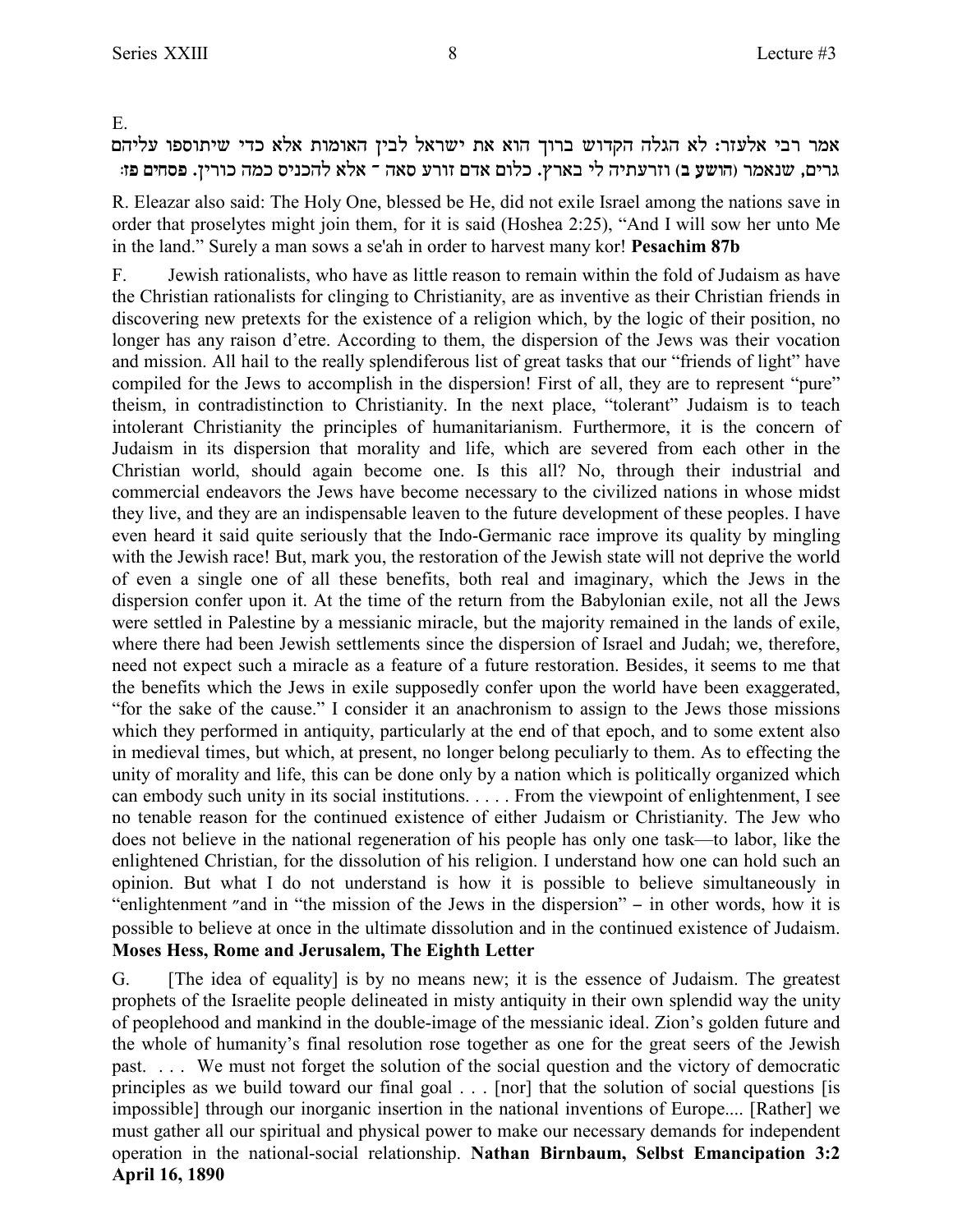$III$ A Light Unto the Nations in Eretz Yisrael

### $\mathsf{A}$

והי׳ באחרית הימים נכון יהיה הר בית ד׳ בראשׁ ההרים ונשׂא מגבעות ונהרו אליו כל הגוים. והלכו עמים רבים ואמרו לכו ונעלה אל הר ד' אל בית אלקי יעקב ויורנו מדרכיו ונלכה בארחתיו כי מציון תצא תורה ודבר ד׳ מירושלם. ישעיה ב:ב–ג

And it shall come to pass in the last days, that the mountain of the L-rd's house shall be established in the top of the mountains, and shall be exalted above the hills; and all nations shall flow unto it. And many people shall go and say, "Come ye, and let us go up to the mountain of the L-rd, to the house of the G-d of Jacob; and He will teach us of His ways, and we will walk in His paths," for out of Zion shall go forth the Law (Torah), and the word of the L-rd from Jerusalem. (כי מציון תצא תורה ודבר ד׳ מירושלם.) Isaiah 2:2-3

## $B<sub>1</sub>$

תביאמו ותטעמו בהר נחלתך, אמרו במכילתא תביאנו לא אמרו אלא תביאמו ניבאו ולא ידעו מה ניבאו, פי׳ שנזרקה נבואה בפיהם שלא במתכוין דבניהם יבאו ולא הם בעצמם. אמנם יש להבין מה סברו הם באמרם לשון זה. והנראה דהם נתכוונו בזה לכוונה אחרת ולא נתקיימה כוונתם רק נתקיימה לנבואה זו שלא נתכוונו הם לה. דבמסכת פסחים (דף פ"ז) איתא לא גלו ישראל אלא בשביל שיתוספו עליהם שנאמר (הושע ב:כה) וזרעתיה לי בארץ, כלום אדם זורע כור אלא להכניס כמה כורים. כוונת הגמרא דאע"ג דודאי הגלות הגיע להם עבור חטאם רק דהיה יכול להעניש אותם בארצם ולא גלו מארצם רק בשביל שיתוספו עליהם כו׳. והנה אלמלא לא חטאו ולא היה מקום לגלות בע"כ שהי' אלו הצריכים להתחבר להם באים מעצמם לארץ ישראל וכמו דאיתא במדרש (קה"ר ה:יא) המשל למלך שנטע כרם יפה בעירו בכל מקום שהיה רואה נטיעה יפה היה נוטלו ושותלו בתוך כרמו. אבל אחר שחטאו וצריכים להענש ונעשו שפלים בעיני כל ורחוק הדבר שיבאו אליהם הוכרחו ישראל להגלות וילכו הם אחרי הגרים לקבצם, ולזה הוא שנתכוונו עולי הים בשירתם ואמרו שמעו עמים ירגזון כו׳ אז נבהלו כו׳ תפול עליהם אימתה ופחד כו׳ שמדבר באומות שכני א״י, ואמרו אח"כ תביאמו ותטעמו בהר נחלתך אמרו בלשון נסתר דהטובים שבהם שראויים להתוסף עלינו תביאמו ותטעמו בהר נחלתך דהם יבאו אצלינו ולא נצטרך לילך אחריהם. ולא נתקיימה כוונתם זאת והך תביאמו קאי על הבנים שלהם שיבאו ולא הם עצמם וזהו ניבאו ולא ידעו מה ניבאו. בית הלוי לשמות טו:יז

"You shall bring them in, and plant them in the mountain of your inheritance." (Exodus 15:17) [Our Sages) stated in the Mechilta: It is not phrased, "Bring us," but rather, "Bring them." They prophecied without realizing it, i.e. prophecy came out of their mouths without them realizing it, for their children actually came in and not they themselves. However we must [still] understand what they were thinking when they said these words. It seems that they had something else in mind but what they intended was not fulfilled and the prophecy that was fulfilled was not what they had in mind. In the tractate Pesachim 87b it is stated, "Israel went into exile only in order that proselytes (converts) would join them, as it says (Hoshea 2:25), 'And I will sow her to me in the earth.' Surely a man sows a se'ah in order to harvest many kor (1 $\text{kor} = 30$  se'ah)!" The gemora means to say that even though they were definitely condemned to exile because of their sins, they could have been [equally] punished while they were in their own land. They were only exiled in order to that converts would join them. Now if they hadn't sinned at all and there would be no call for them to be punished with exile, perforce those that needed to join them would have had to come on their own to Eretz Yisrael, as it is stated in the Medrash (Koheles Rabbah 5:11), "This is akin to a king who planted a beautiful vineyard in his city. Anytime he would find a fine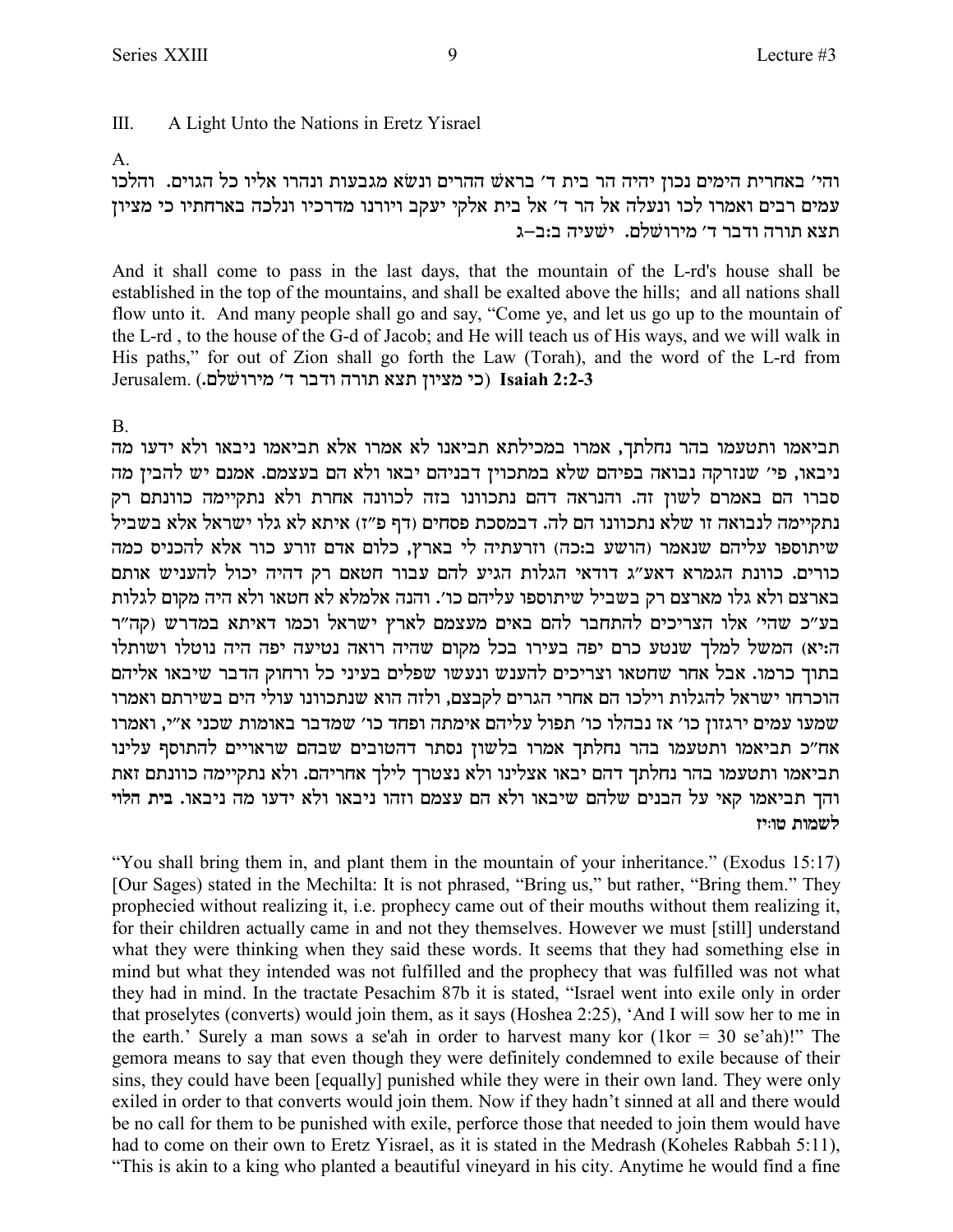sapling he would take it and transplant it within his vineyard." But after they sinned and needed to be punished, they were considered to be ignoble in the eyes of all that beheld them and it was unlikely that these [potential proselytes] would come to them. For that reason they were forced to go into exile and go after the [potential] proselytes that they be gathered unto them. This is what those who rose out of the sea had in mind in their song, as they said (Exodus 15:14-16), "The people shall hear, and be afraid; sorrow shall take hold on the inhabitants of Philistia. Then the chiefs of Edom shall be amazed; the mighty men of Moab, trembling shall take hold upon them; all the inhabitants of Canaan shall melt away. Fear and dread shall fall upon them," which is referring to the nations neighboring Eretz Yisrael. Afterwards they said, "You shall bring them in, and plant them in the mountain of your inheritance," (Exodus 15:17) which is stated in the third person, i.e. the best of them are worthy to join us. So "bring them in, and plant them in the mountain of your inheritance," for they will come to us and we won't need to come to them. What they had in mind was not fulfilled and therefore the words, "bring them in etc." was fulfilled by their children coming there but not they themselves. This is the meaning of, "They prophecied without realizing it." **Bais HaLevi Exodus 15:17**

C. We are not come here to seek wealth, or dominion, or greatness. How much of these can this poor little country give us? We wish to find here only a domain of our own for our physical and intellectual labor. We have not yet achieved great things here. We have not had time to wash the dust of long wanderings from our feet and to change our patched garments. Undoubtedly many years have yet to pass until we have healed this desolate land of the leprosy of its rocks and the rot of its swamps. For the present there is only a small beginning of upbuilding; yet already the need has been felt for erecting a home for the intellectual work of the nation. Such has ever been the nature of our people: it cannot live for three consecutive days without Torah. Already at this early hour we experience cultural needs that cannot be postponed and must be satisfied at once. Besides, we are burdened with heavy cares for the cultural fate of our people in the Diaspora. Nations born only yesterday foolishly imagine that through intellectual parching, by means of a *numerus clausus* (quotas to limit Jewish students), they can do to death an old nation with a past of four thousand years of Torah. We must therefore hasten to light here the first lamp of learning and science and of every sort of intellectual activity in Israel, ere the last lamp grows dark for us in foreign lands. And this we propose to do in the house whose doors have been opened this day upon Mount Scopus. There is an ancient tradition that in the time of the Redemption the synagogues and houses of study of the Diaspora will be transported, along with their foundations, to Palestine. . . . the house of knowledge and learning that has been erected on Mount Scopus will differ greatly, not only in the materials of which it is made but in its nature and purpose, from the old *bet-midrash.* But, Ladies and Gentlemen, amid the ruins of those hallowed structures there are many sound and beautiful stones that can and ought to be foundation stones of our new edifice. Let not the builders reject these stones. At this hallowed moment I feel impelled to pray: May those stones not be forgotten! May we succeed in raising the science and learning that will issue from this house to the moral level to which our people raised its Torah! We should not be worthy of this festive day if we proposed to content ourselves with a poor imitation of other peoples. We know well that true wisdom is that which learns from all; the windows of this house will therefore be open on every side, that the fairest fruit produced by man's creative spirit in every land and every age may enter. But we ourselves are not newcomers to the Kingdom of the Spirit and while learning from everybody we also have something to teach. I feel sure that a time will come when the moral principles upon which our Houses of Torah were founded, such as those enumerated in the wonderful short baraitha known as "The Chapter on the Acquisition of Torah," will become the heritage of humanity at large.